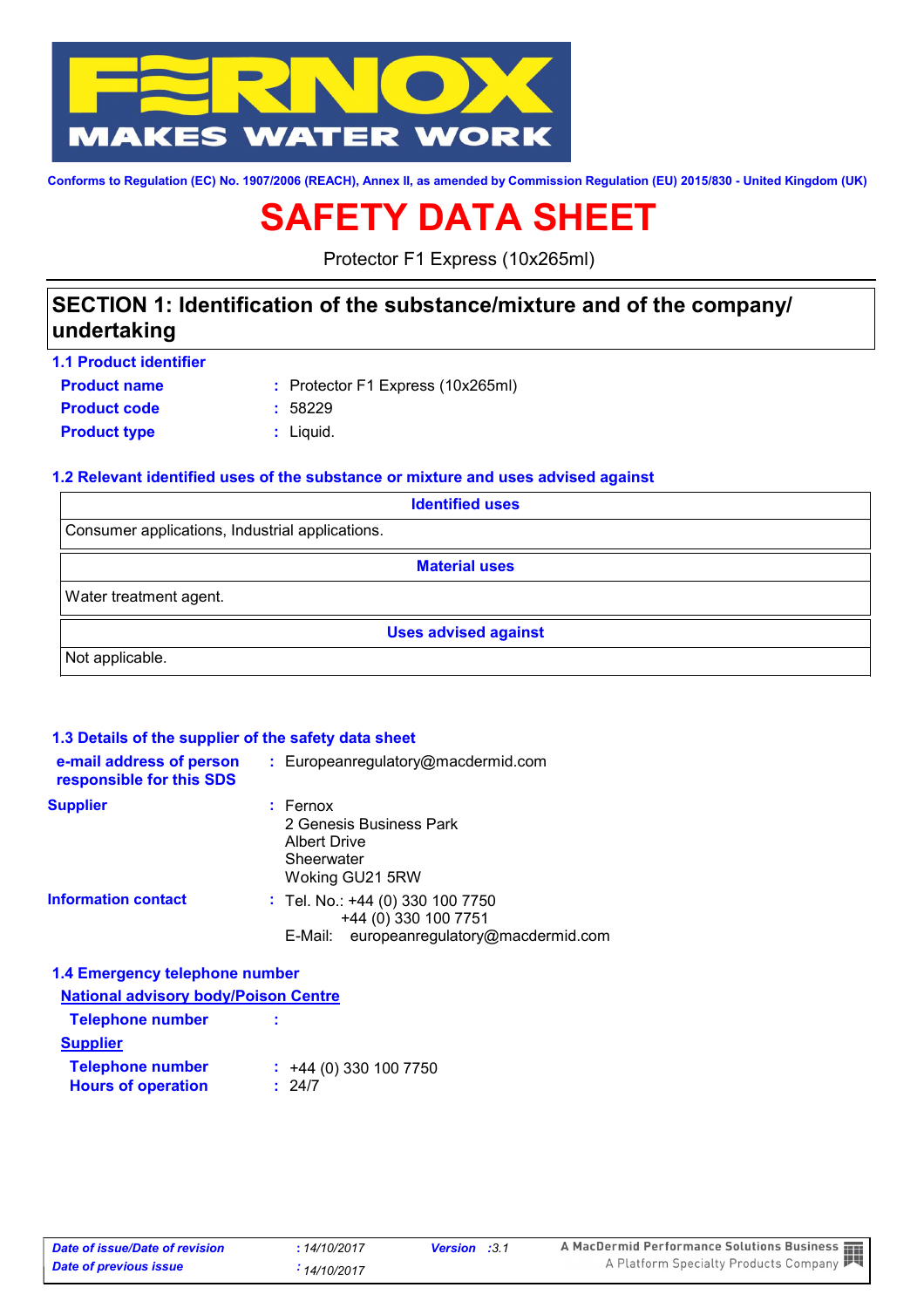# **SECTION 2: Hazards identification**

### **2.1 Classification of the substance or mixture**

**Product definition :** Mixture

### **Classification according to Regulation (EC) No. 1272/2008 [CLP/GHS] \***

Aerosol 1

Aquatic Chronic 3

The product is classified as hazardous according to Regulation (EC) 1272/2008 as amended.

(\*) See full text of phrases in section 16

See Section 11 for more detailed information on health effects and symptoms.

### **2.2 Label elements**

**Hazard pictograms :**



| <b>Signal word</b>                    | : Danger                                                                                                                                                                                                                                                                  |
|---------------------------------------|---------------------------------------------------------------------------------------------------------------------------------------------------------------------------------------------------------------------------------------------------------------------------|
| <b>Hazard statements</b>              | : H222 - Extremely flammable aerosol.<br>H229 - Pressurised container: May burst if heated.<br>H412 - Harmful to aquatic life with long lasting effects.                                                                                                                  |
| <b>Precautionary statements</b>       |                                                                                                                                                                                                                                                                           |
| <b>General</b>                        | $:$ P103 - Read label before use.<br>P102 - Keep out of reach of children.<br>P101 - If medical advice is needed, have product container or label at hand.                                                                                                                |
| <b>Prevention</b>                     | : P210 - Keep away from heat, hot surfaces, sparks, open flames and other ignition<br>sources. No smoking.<br>P211 - Do not spray on an open flame or other ignition source.<br>P273 - Avoid release to the environment.<br>P251 - Do not pierce or burn, even after use. |
| <b>Response</b>                       | : Not applicable.                                                                                                                                                                                                                                                         |
| <b>Storage</b>                        | : P410 - Protect from sunlight.<br>P412 - Do not expose to temperatures exceeding 50 °C/122 °F.                                                                                                                                                                           |
| <b>Disposal</b>                       | : P501 - Dispose of contents and container in accordance with all local, regional,<br>national and international regulations.                                                                                                                                             |
| <b>Supplemental label</b><br>elements | : Contains 1,2-benzisothiazol-3(2H)-one. May produce an allergic reaction.                                                                                                                                                                                                |

### **2.3 Other hazards**

**Other hazards which do : not result in classification** : None known.

### **SECTION 3: Composition/information on ingredients**

| <b>Product/ingredient name</b>                                  | <b>Identifiers</b>                                               | $\frac{9}{6}$ | <b>Regulation (EC) No.</b><br>1272/2008 [CLP] *                                     | <b>Type</b> |
|-----------------------------------------------------------------|------------------------------------------------------------------|---------------|-------------------------------------------------------------------------------------|-------------|
| Molybdate (MoO42-), sodium,<br>hydrate (1:2:2), (T-4)-          | REACH #:<br>01-2119489495-21<br>EC: 231-551-7<br>CAS: 10102-40-6 | ≤10           | Not classified.                                                                     | $[2]$       |
| propane                                                         | EC: 200-827-9<br>CAS: 74-98-6<br>Index: 601-003-00-5             | ≤5            | Flam. Gas 1, H220<br>Press. Gas Comp.<br>Gas, H280<br>Aquatic Chronic 3,<br>H412    | [1] [2]     |
| butane                                                          | REACH#<br>01-2119474691-32                                       | ≤5            | Flam. Gas 1, H220<br>Press. Gas Comp.                                               | [1] [2]     |
| Date of issue/Date of revision<br><b>Date of previous issue</b> | <b>Version :3.1</b><br>: 14/10/2017<br>$\div$ 14/10/2017         |               | A MacDermid Performance Solutions Business<br>A Platform Specialty Products Company |             |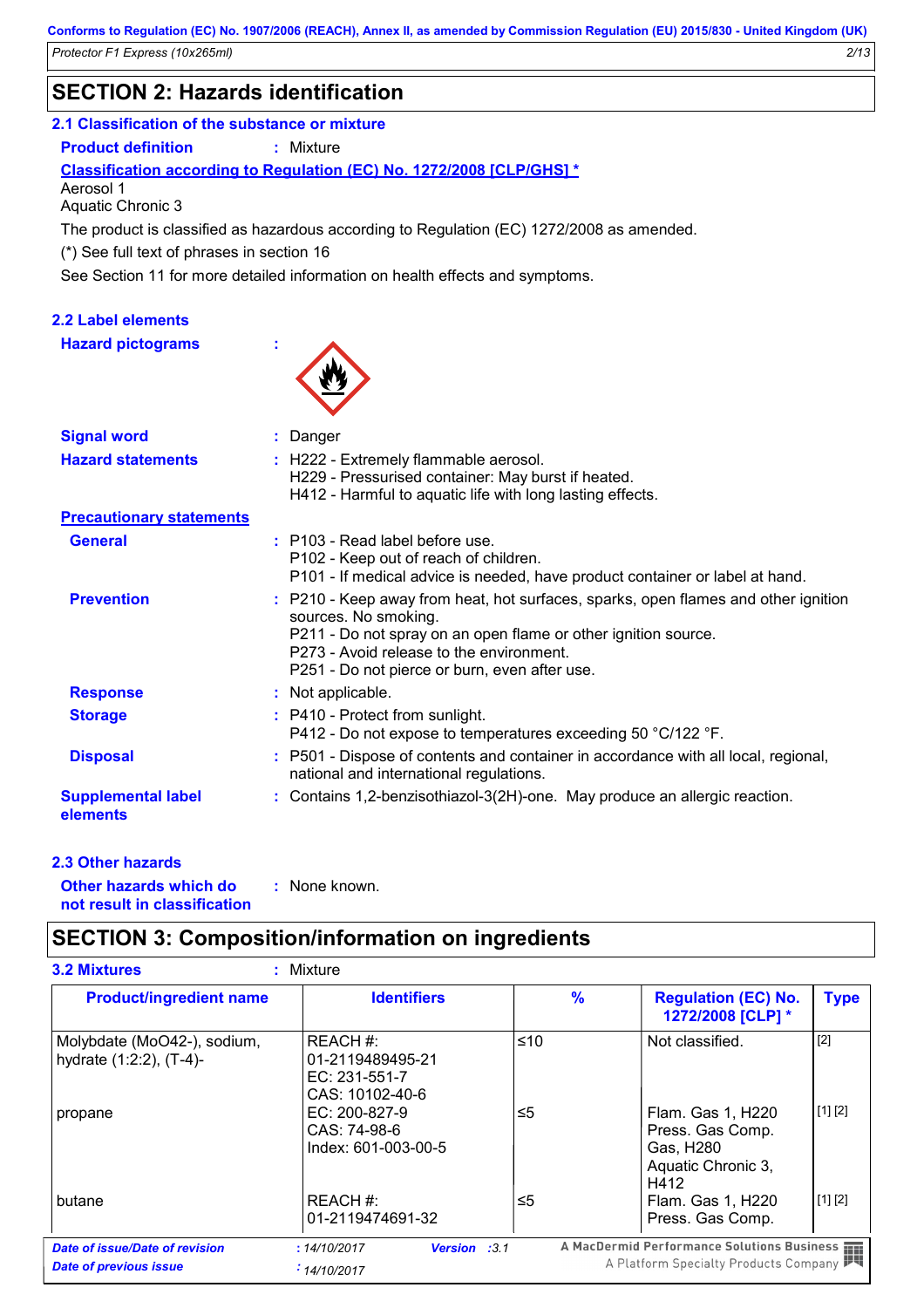# **SECTION 3: Composition/information on ingredients**

|                  | EC: $203-448-7$<br>CAS: 106-97-8<br>Index: 601-004-00-0        |    | Gas, H280<br>Aquatic Chronic 3,<br>H412                                |       |
|------------------|----------------------------------------------------------------|----|------------------------------------------------------------------------|-------|
| benzotriazole    | REACH#:<br>01-2119979079-20<br>EC: 202-394-1<br>CAS: 95-14-7   | ≤3 | Acute Tox. 4, H302<br>Eye Irrit. 2, H319<br>Aquatic Chronic 2,<br>H411 | [1]   |
| propane-1,2-diol | REACH#:<br>01-2119456809-23<br>$EC: 200-338-0$<br>CAS: 57-55-6 | ≤3 | Not classified.                                                        | $[2]$ |
|                  |                                                                |    | (*) See full text of<br>phrases in section 16                          |       |

There are no additional ingredients present which, within the current knowledge of the supplier and in the concentrations applicable, are classified as hazardous to health or the environment, are PBTs, vPvBs or Substances of equivalent concern, or have been assigned a workplace exposure limit and hence require reporting in this section.

Type

[1] Substance classified with a health or environmental hazard

[2] Substance with a workplace exposure limit

[3] Substance meets the criteria for PBT according to Regulation (EC) No. 1907/2006, Annex XIII

[4] Substance meets the criteria for vPvB according to Regulation (EC) No. 1907/2006, Annex XIII

[5] Substance of equivalent concern

Occupational exposure limits, if available, are listed in Section 8.

# **SECTION 4: First aid measures**

*Date of previous issue : 14/10/2017*

#### **4.1 Description of first aid measures**

| <b>Eye contact</b>                    | : Immediately flush eyes with plenty of water, occasionally lifting the upper and lower<br>eyelids. Check for and remove any contact lenses. Continue to rinse for at least 10<br>minutes. Get medical attention if irritation occurs.                                                                                                                                                                                                                                                                                                                                                                                                                                                                                                                                                                                       |
|---------------------------------------|------------------------------------------------------------------------------------------------------------------------------------------------------------------------------------------------------------------------------------------------------------------------------------------------------------------------------------------------------------------------------------------------------------------------------------------------------------------------------------------------------------------------------------------------------------------------------------------------------------------------------------------------------------------------------------------------------------------------------------------------------------------------------------------------------------------------------|
| <b>Inhalation</b>                     | : Remove victim to fresh air and keep at rest in a position comfortable for breathing.<br>If not breathing, if breathing is irregular or if respiratory arrest occurs, provide<br>artificial respiration or oxygen by trained personnel. It may be dangerous to the<br>person providing aid to give mouth-to-mouth resuscitation. Get medical attention if<br>adverse health effects persist or are severe. If unconscious, place in recovery<br>position and get medical attention immediately. Maintain an open airway. Loosen<br>tight clothing such as a collar, tie, belt or waistband. In case of inhalation of<br>decomposition products in a fire, symptoms may be delayed. The exposed person<br>may need to be kept under medical surveillance for 48 hours.                                                       |
| <b>Skin contact</b>                   | : Flush contaminated skin with plenty of water. Remove contaminated clothing and<br>shoes. Get medical attention if symptoms occur. Wash clothing before reuse.<br>Clean shoes thoroughly before reuse.                                                                                                                                                                                                                                                                                                                                                                                                                                                                                                                                                                                                                      |
| <b>Ingestion</b>                      | : Wash out mouth with water. Remove dentures if any. Remove victim to fresh air<br>and keep at rest in a position comfortable for breathing. If material has been<br>swallowed and the exposed person is conscious, give small quantities of water to<br>drink. Stop if the exposed person feels sick as vomiting may be dangerous. Do not<br>induce vomiting unless directed to do so by medical personnel. If vomiting occurs,<br>the head should be kept low so that vomit does not enter the lungs. Get medical<br>attention if adverse health effects persist or are severe. Never give anything by<br>mouth to an unconscious person. If unconscious, place in recovery position and get<br>medical attention immediately. Maintain an open airway. Loosen tight clothing such<br>as a collar, tie, belt or waistband. |
| <b>Protection of first-aiders</b>     | : No action shall be taken involving any personal risk or without suitable training. It<br>may be dangerous to the person providing aid to give mouth-to-mouth resuscitation.                                                                                                                                                                                                                                                                                                                                                                                                                                                                                                                                                                                                                                                |
|                                       | 4.2 Most important symptoms and effects, both acute and delayed                                                                                                                                                                                                                                                                                                                                                                                                                                                                                                                                                                                                                                                                                                                                                              |
| <b>Potential acute health effects</b> |                                                                                                                                                                                                                                                                                                                                                                                                                                                                                                                                                                                                                                                                                                                                                                                                                              |
| <b>Eye contact</b>                    | : No known significant effects or critical hazards.                                                                                                                                                                                                                                                                                                                                                                                                                                                                                                                                                                                                                                                                                                                                                                          |
| <b>Inhalation</b>                     | : No known significant effects or critical hazards.                                                                                                                                                                                                                                                                                                                                                                                                                                                                                                                                                                                                                                                                                                                                                                          |
| <b>Date of issue/Date of revision</b> | A MacDermid Performance Solutions Business<br>: 14/10/2017<br>Version :3.1                                                                                                                                                                                                                                                                                                                                                                                                                                                                                                                                                                                                                                                                                                                                                   |

A Platform Specialty Products Company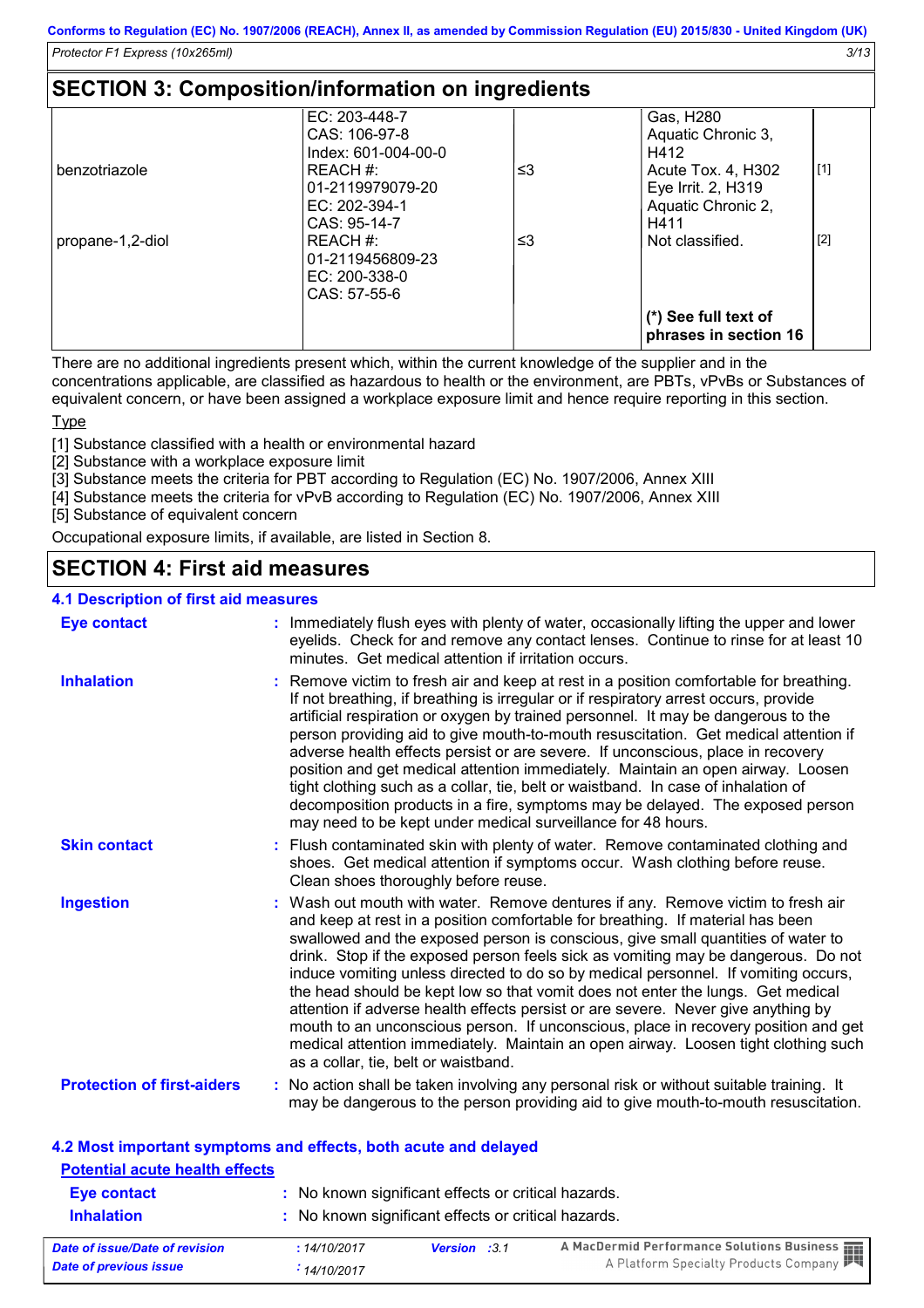|  | <b>SECTION 4: First aid measures</b> |  |
|--|--------------------------------------|--|
|--|--------------------------------------|--|

| <b>Skin contact</b> | : No known significant effects or critical hazards. |
|---------------------|-----------------------------------------------------|
| <b>Ingestion</b>    | : No known significant effects or critical hazards. |

| <b>Over-exposure signs/symptoms</b> |
|-------------------------------------|
|-------------------------------------|

| Eye contact         | : No specific data. |
|---------------------|---------------------|
| <b>Inhalation</b>   | : No specific data. |
| <b>Skin contact</b> | : No specific data. |
| <b>Ingestion</b>    | : No specific data. |

### **4.3 Indication of any immediate medical attention and special treatment needed**

| Notes to physician         | : In case of inhalation of decomposition products in a fire, symptoms may be delayed.<br>The exposed person may need to be kept under medical surveillance for 48 hours. |
|----------------------------|--------------------------------------------------------------------------------------------------------------------------------------------------------------------------|
| <b>Specific treatments</b> | : No specific treatment.                                                                                                                                                 |

# **SECTION 5: Firefighting measures**

| 5.1 Extinguishing media                                  |                                                                                                                                                                                                                                                                                                                                                                                                                                                                                                                                                                                                                                                                      |
|----------------------------------------------------------|----------------------------------------------------------------------------------------------------------------------------------------------------------------------------------------------------------------------------------------------------------------------------------------------------------------------------------------------------------------------------------------------------------------------------------------------------------------------------------------------------------------------------------------------------------------------------------------------------------------------------------------------------------------------|
| <b>Suitable extinguishing</b><br>media                   | : Use an extinguishing agent suitable for the surrounding fire.                                                                                                                                                                                                                                                                                                                                                                                                                                                                                                                                                                                                      |
| <b>Unsuitable extinguishing</b><br>media                 | : None known.                                                                                                                                                                                                                                                                                                                                                                                                                                                                                                                                                                                                                                                        |
|                                                          | 5.2 Special hazards arising from the substance or mixture                                                                                                                                                                                                                                                                                                                                                                                                                                                                                                                                                                                                            |
| <b>Hazards from the</b><br>substance or mixture          | : Extremely flammable aerosol. In a fire or if heated, a pressure increase will occur<br>and the container may burst, with the risk of a subsequent explosion. Gas may<br>accumulate in low or confined areas or travel a considerable distance to a source of<br>ignition and flash back, causing fire or explosion. Bursting aerosol containers may<br>be propelled from a fire at high speed. Runoff to sewer may create fire or explosion<br>hazard. This material is harmful to aquatic life with long lasting effects. Fire water<br>contaminated with this material must be contained and prevented from being<br>discharged to any waterway, sewer or drain. |
| <b>Hazardous combustion</b><br>products                  | Decomposition products may include the following materials:<br>carbon dioxide<br>carbon monoxide<br>nitrogen oxides<br>metal oxide/oxides                                                                                                                                                                                                                                                                                                                                                                                                                                                                                                                            |
| <b>5.3 Advice for firefighters</b>                       |                                                                                                                                                                                                                                                                                                                                                                                                                                                                                                                                                                                                                                                                      |
| <b>Special protective actions</b><br>for fire-fighters   | : Promptly isolate the scene by removing all persons from the vicinity of the incident if<br>there is a fire. No action shall be taken involving any personal risk or without<br>suitable training. Move containers from fire area if this can be done without risk.<br>Use water spray to keep fire-exposed containers cool.                                                                                                                                                                                                                                                                                                                                        |
| <b>Special protective</b><br>equipment for fire-fighters | : Fire-fighters should wear appropriate protective equipment and self-contained<br>breathing apparatus (SCBA) with a full face-piece operated in positive pressure<br>mode. Clothing for fire-fighters (including helmets, protective boots and gloves)<br>conforming to European standard EN 469 will provide a basic level of protection for<br>chemical incidents.                                                                                                                                                                                                                                                                                                |

# **SECTION 6: Accidental release measures**

**6.1 Personal precautions, protective equipment and emergency procedures**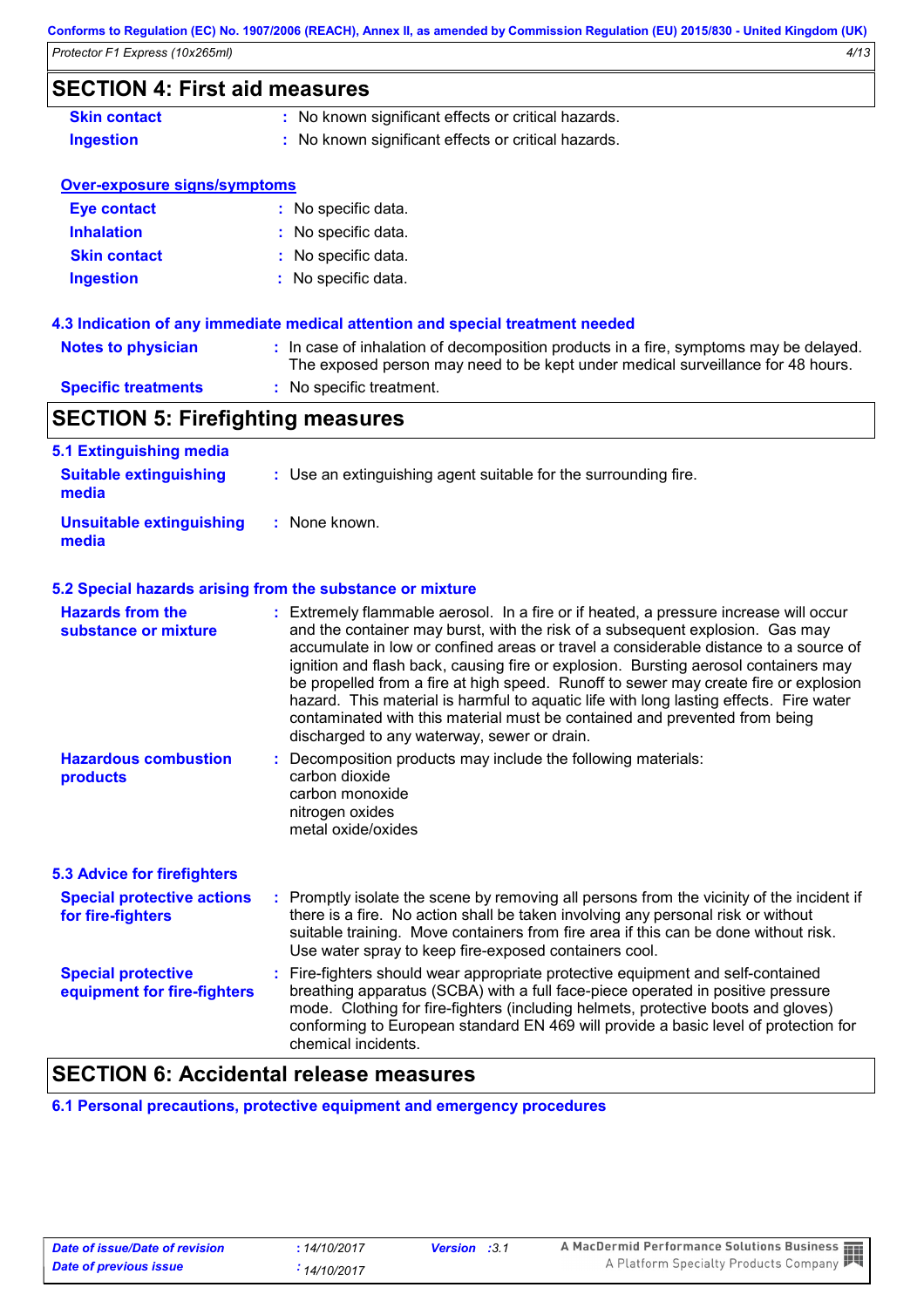# **SECTION 6: Accidental release measures**

| For non-emergency<br>personnel          | : No action shall be taken involving any personal risk or without suitable training.<br>Evacuate surrounding areas. Keep unnecessary and unprotected personnel from<br>entering. In the case of aerosols being ruptured, care should be taken due to the<br>rapid escape of the pressurised contents and propellant. If a large number of<br>containers are ruptured, treat as a bulk material spillage according to the<br>instructions in the clean-up section. Do not touch or walk through spilt material.<br>Shut off all ignition sources. No flares, smoking or flames in hazard area. Avoid<br>breathing vapour or mist. Provide adequate ventilation. Wear appropriate respirator<br>when ventilation is inadequate. Put on appropriate personal protective equipment. |
|-----------------------------------------|---------------------------------------------------------------------------------------------------------------------------------------------------------------------------------------------------------------------------------------------------------------------------------------------------------------------------------------------------------------------------------------------------------------------------------------------------------------------------------------------------------------------------------------------------------------------------------------------------------------------------------------------------------------------------------------------------------------------------------------------------------------------------------|
| For emergency responders :              | If specialised clothing is required to deal with the spillage, take note of any<br>information in Section 8 on suitable and unsuitable materials. See also the<br>information in "For non-emergency personnel".                                                                                                                                                                                                                                                                                                                                                                                                                                                                                                                                                                 |
| <b>6.2 Environmental</b><br>precautions | : Avoid dispersal of spilt material and runoff and contact with soil, waterways, drains<br>and sewers. Inform the relevant authorities if the product has caused environmental<br>pollution (sewers, waterways, soil or air). Water polluting material. May be harmful<br>to the environment if released in large quantities.                                                                                                                                                                                                                                                                                                                                                                                                                                                   |
|                                         | 6.3 Methods and material for containment and cleaning up                                                                                                                                                                                                                                                                                                                                                                                                                                                                                                                                                                                                                                                                                                                        |
| <b>Small spill</b>                      | : Stop leak if without risk. Move containers from spill area. Use spark-proof tools and                                                                                                                                                                                                                                                                                                                                                                                                                                                                                                                                                                                                                                                                                         |

| <b>Small spill</b> | : Stop leak if without risk. Move containers from spill area. Use spark-proc |
|--------------------|------------------------------------------------------------------------------|
|                    | explosion-proof equipment. Dilute with water and mon up if water-soluble     |

|                                                  | <u>Explosion-proof equipment. Dilute with water and mop up in water-soluble.</u><br>Alternatively, or if water-insoluble, absorb with an inert dry material and place in an<br>appropriate waste disposal container. Dispose of via a licensed waste disposal<br>contractor.                                                                                                                                                                                                                                                                                                                                                                               |
|--------------------------------------------------|------------------------------------------------------------------------------------------------------------------------------------------------------------------------------------------------------------------------------------------------------------------------------------------------------------------------------------------------------------------------------------------------------------------------------------------------------------------------------------------------------------------------------------------------------------------------------------------------------------------------------------------------------------|
| <b>Large spill</b>                               | : Stop leak if without risk. Move containers from spill area. Use spark-proof tools and<br>explosion-proof equipment. Approach the release from upwind. Prevent entry into<br>sewers, water courses, basements or confined areas. Wash spillages into an<br>effluent treatment plant or proceed as follows. Contain and collect spillage with non-<br>combustible, absorbent material e.g. sand, earth, vermiculite or diatomaceous earth<br>and place in container for disposal according to local regulations. Dispose of via a<br>licensed waste disposal contractor. Contaminated absorbent material may pose the<br>same hazard as the spilt product. |
| <b>6.4 Reference to other</b><br><b>sections</b> | : See Section 1 for emergency contact information.<br>See Section 8 for information on appropriate personal protective equipment.                                                                                                                                                                                                                                                                                                                                                                                                                                                                                                                          |

# See Section 13 for additional waste treatment information.

# **SECTION 7: Handling and storage**

The information in this section contains generic advice and guidance. The list of Identified Uses in Section 1 should be consulted for any available use-specific information provided in the Exposure Scenario(s).

### **7.1 Precautions for safe handling**

| <b>Protective measures</b>                       | : Put on appropriate personal protective equipment (see Section 8). Pressurised<br>container: protect from sunlight and do not expose to temperature exceeding 50°C.<br>Do not pierce or burn, even after use. Do not ingest. Avoid contact with eyes, skin<br>and clothing. Avoid breathing vapour or mist. Avoid release to the environment.<br>Use only with adequate ventilation. Wear appropriate respirator when ventilation is<br>inadequate. Keep in the original container or an approved alternative made from a<br>compatible material, kept tightly closed when not in use. Store and use away from<br>heat, sparks, open flame or any other ignition source. Use explosion-proof electrical<br>(ventilating, lighting and material handling) equipment. Use only non-sparking tools.<br>Empty containers retain product residue and can be hazardous. Do not reuse<br>container. |
|--------------------------------------------------|-----------------------------------------------------------------------------------------------------------------------------------------------------------------------------------------------------------------------------------------------------------------------------------------------------------------------------------------------------------------------------------------------------------------------------------------------------------------------------------------------------------------------------------------------------------------------------------------------------------------------------------------------------------------------------------------------------------------------------------------------------------------------------------------------------------------------------------------------------------------------------------------------|
| <b>Advice on general</b><br>occupational hygiene | : Eating, drinking and smoking should be prohibited in areas where this material is<br>handled, stored and processed. Workers should wash hands and face before<br>eating, drinking and smoking. Remove contaminated clothing and protective<br>equipment before entering eating areas. See also Section 8 for additional<br>information on hygiene measures.                                                                                                                                                                                                                                                                                                                                                                                                                                                                                                                                 |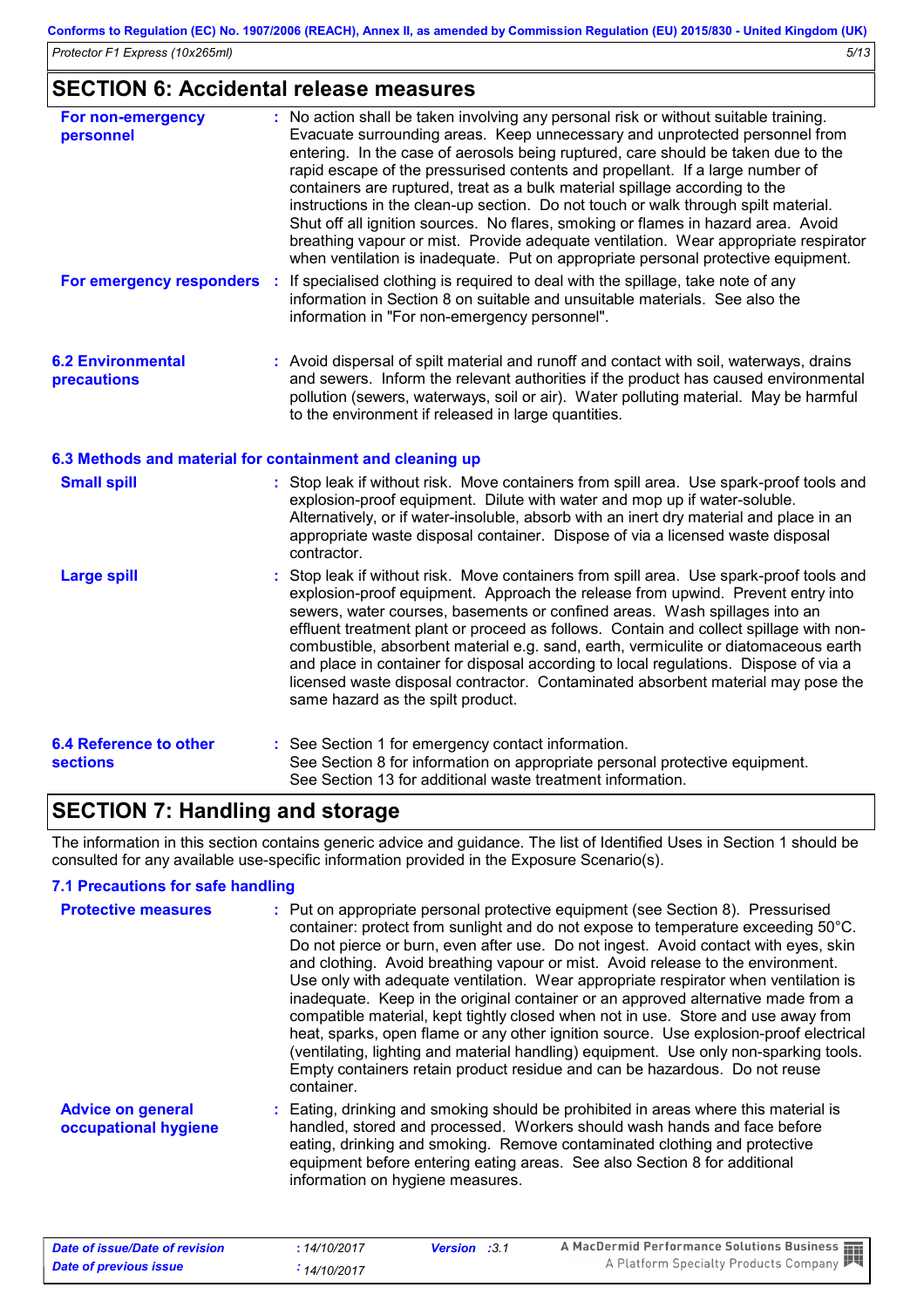# **SECTION 7: Handling and storage**

### **7.2 Conditions for safe storage, including any incompatibilities**

Store in accordance with local regulations. Store in original container protected from direct sunlight in a dry, cool and well-ventilated area, away from incompatible materials (see Section 10) and food and drink. Eliminate all ignition sources. Keep container tightly closed and sealed until ready for use. Containers that have been opened must be carefully resealed and kept upright to prevent leakage. Do not store in unlabelled containers. Use appropriate containment to avoid environmental contamination.

### **7.3 Specific end use(s)**

Consumer applications, Industrial applications.

Water treatment agent.

### **SECTION 8: Exposure controls/personal protection**

The information in this section contains generic advice and guidance. Information is provided based on typical anticipated uses of the product. Additional measures might be required for bulk handling or other uses that could significantly increase worker exposure or environmental releases.

### **8.1 Control parameters**

### **Occupational exposure limits**

| <b>Product/ingredient name</b>                            | <b>Exposure limit values</b>                                                                                                                                                                                                                                                                                                                                                                                                                                                                                                                                                                                                                                                                                                                                                                                                                                                                                                                                                                                          |
|-----------------------------------------------------------|-----------------------------------------------------------------------------------------------------------------------------------------------------------------------------------------------------------------------------------------------------------------------------------------------------------------------------------------------------------------------------------------------------------------------------------------------------------------------------------------------------------------------------------------------------------------------------------------------------------------------------------------------------------------------------------------------------------------------------------------------------------------------------------------------------------------------------------------------------------------------------------------------------------------------------------------------------------------------------------------------------------------------|
| Molybdate (MoO42-), sodium, hydrate (1:2:2),<br>$(T-4)$ - | EH40/2005 WELs (United Kingdom (UK), 12/2011).<br>STEL: 10 mg/m <sup>3</sup> , (as Mo) 15 minutes.<br>TWA: 5 mg/m <sup>3</sup> , (as Mo) 8 hours.                                                                                                                                                                                                                                                                                                                                                                                                                                                                                                                                                                                                                                                                                                                                                                                                                                                                     |
| butane                                                    | EH40/2005 WELs (United Kingdom (UK), 12/2011).<br>STEL: 1810 mg/m <sup>3</sup> 15 minutes.<br>STEL: 750 ppm 15 minutes.<br>TWA: 1450 mg/m <sup>3</sup> 8 hours.<br>TWA: 600 ppm 8 hours.                                                                                                                                                                                                                                                                                                                                                                                                                                                                                                                                                                                                                                                                                                                                                                                                                              |
| propane-1,2-diol                                          | EH40/2005 WELs (United Kingdom (UK), 12/2011).<br>TWA: 10 mg/m <sup>3</sup> 8 hours. Form: Particulate<br>TWA: 474 mg/m <sup>3</sup> 8 hours. Form: Sum of vapour and particulates<br>TWA: 150 ppm 8 hours. Form: Sum of vapour and particulates                                                                                                                                                                                                                                                                                                                                                                                                                                                                                                                                                                                                                                                                                                                                                                      |
| <b>Recommended monitoring</b><br>procedures<br>required.  | : If this product contains ingredients with exposure limits, personal, workplace<br>atmosphere or biological monitoring may be required to determine the effectiveness<br>of the ventilation or other control measures and/or the necessity to use respiratory<br>protective equipment. Reference should be made to monitoring standards, such as<br>the following: European Standard EN 689 (Workplace atmospheres - Guidance for<br>the assessment of exposure by inhalation to chemical agents for comparison with<br>limit values and measurement strategy) European Standard EN 14042 (Workplace<br>atmospheres - Guide for the application and use of procedures for the assessment<br>of exposure to chemical and biological agents) European Standard EN 482<br>(Workplace atmospheres - General requirements for the performance of procedures<br>for the measurement of chemical agents) Reference to national guidance<br>documents for methods for the determination of hazardous substances will also be |
| <b>DNELS/DMELS</b>                                        |                                                                                                                                                                                                                                                                                                                                                                                                                                                                                                                                                                                                                                                                                                                                                                                                                                                                                                                                                                                                                       |
| No DNELs/DMELs available.                                 |                                                                                                                                                                                                                                                                                                                                                                                                                                                                                                                                                                                                                                                                                                                                                                                                                                                                                                                                                                                                                       |

### **PNECs**

No PNECs available

### **8.2 Exposure controls**

#### **Appropriate engineering controls**

**:** The engineering controls also need to keep gas, vapour or dust concentrations below any lower explosive limits. Use explosion-proof ventilation equipment.

**Individual protection measures**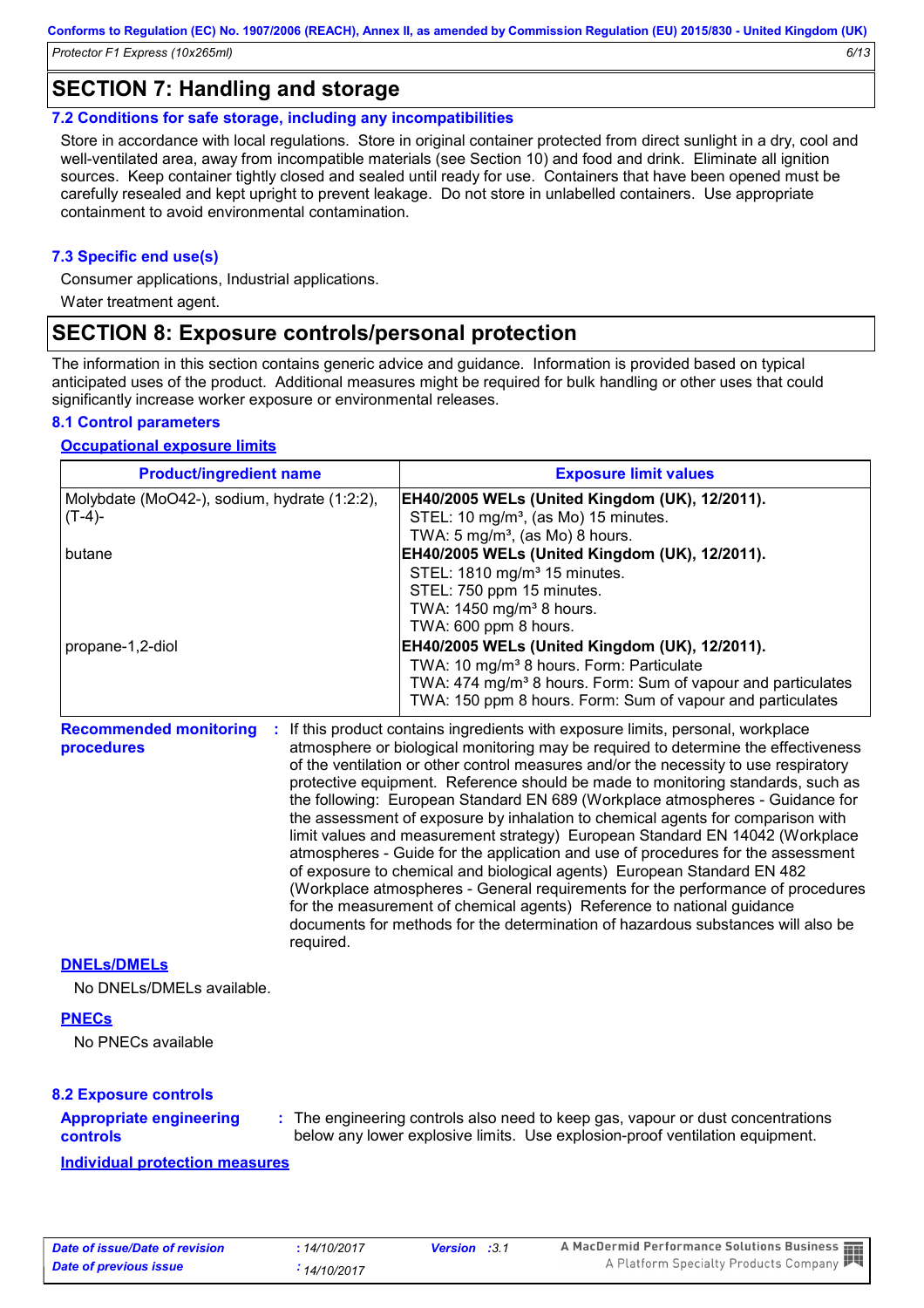# **SECTION 8: Exposure controls/personal protection**

| <b>Hygiene measures</b>                   | : Wash hands, forearms and face thoroughly after handling chemical products,<br>before eating, smoking and using the lavatory and at the end of the working period.<br>Appropriate techniques should be used to remove potentially contaminated clothing.<br>Wash contaminated clothing before reusing. Ensure that eyewash stations and<br>safety showers are close to the workstation location.                                                                                                                                                                                                                                                                      |  |  |  |
|-------------------------------------------|------------------------------------------------------------------------------------------------------------------------------------------------------------------------------------------------------------------------------------------------------------------------------------------------------------------------------------------------------------------------------------------------------------------------------------------------------------------------------------------------------------------------------------------------------------------------------------------------------------------------------------------------------------------------|--|--|--|
| <b>Eye/face protection</b>                | Safety eyewear complying with an approved standard should be used when a risk<br>t.<br>assessment indicates this is necessary to avoid exposure to liquid splashes, mists,<br>gases or dusts. If contact is possible, the following protection should be worn,<br>unless the assessment indicates a higher degree of protection: safety glasses with<br>side-shields. Recommended: safety glasses with side-shields                                                                                                                                                                                                                                                    |  |  |  |
| <b>Skin protection</b>                    |                                                                                                                                                                                                                                                                                                                                                                                                                                                                                                                                                                                                                                                                        |  |  |  |
| <b>Hand protection</b>                    | Chemical-resistant, impervious gloves complying with an approved standard should<br>be worn at all times when handling chemical products if a risk assessment indicates<br>this is necessary. Considering the parameters specified by the glove manufacturer,<br>check during use that the gloves are still retaining their protective properties. It<br>should be noted that the time to breakthrough for any glove material may be<br>different for different glove manufacturers. In the case of mixtures, consisting of<br>several substances, the protection time of the gloves cannot be accurately<br>estimated. < 1 hour (breakthrough time): disposable vinyl |  |  |  |
| <b>Body protection</b>                    | Personal protective equipment for the body should be selected based on the task<br>being performed and the risks involved and should be approved by a specialist<br>before handling this product. When there is a risk of ignition from static electricity,<br>wear anti-static protective clothing. For the greatest protection from static<br>discharges, clothing should include anti-static overalls, boots and gloves. Refer to<br>European Standard EN 1149 for further information on material and design<br>requirements and test methods. Recommended: None assigned.                                                                                         |  |  |  |
| <b>Other skin protection</b>              | : Appropriate footwear and any additional skin protection measures should be<br>selected based on the task being performed and the risks involved and should be<br>approved by a specialist before handling this product.                                                                                                                                                                                                                                                                                                                                                                                                                                              |  |  |  |
| <b>Respiratory protection</b>             | Based on the hazard and potential for exposure, select a respirator that meets the<br>appropriate standard or certification. Respirators must be used according to a<br>respiratory protection program to ensure proper fitting, training, and other important<br>aspects of use. Recommended: None assigned.                                                                                                                                                                                                                                                                                                                                                          |  |  |  |
| <b>Environmental exposure</b><br>controls | Emissions from ventilation or work process equipment should be checked to<br>ensure they comply with the requirements of environmental protection legislation.<br>In some cases, fume scrubbers, filters or engineering modifications to the process<br>equipment will be necessary to reduce emissions to acceptable levels.                                                                                                                                                                                                                                                                                                                                          |  |  |  |

# **SECTION 9: Physical and chemical properties**

### **9.1 Information on basic physical and chemical properties**

| <b>Appearance</b>                                      |                               |      |
|--------------------------------------------------------|-------------------------------|------|
| <b>Physical state</b>                                  | $:$ Liquid.                   |      |
| <b>Colour</b>                                          | : Brown. [Light]              |      |
| <b>Odour</b>                                           | : Aromatic. [Slight]          |      |
| <b>Odour threshold</b>                                 | : Not available.              |      |
| рH                                                     | $: 8.1$ [Conc. (% w/w): 100%] |      |
| <b>Melting point/freezing point</b>                    | Not available.                |      |
| Initial boiling point and<br>boiling range             | $:$ Not available.            |      |
| <b>Flash point</b>                                     | $:$ Not available.            |      |
| <b>Evaporation rate</b>                                | $:$ Not available.            |      |
| <b>Flammability (solid, gas)</b>                       | $:$ Not available.            |      |
| <b>Upper/lower flammability or</b><br>explosive limits | $:$ Not available.            |      |
| <b>Vapour pressure</b>                                 | $:$ Not available.            |      |
| <b>Vapour density</b>                                  | $:$ Not available.            |      |
| Date of issue/Date of revision                         | Version :3.1<br>: 14/10/2017  | A Ma |
| <b>Date of previous issue</b>                          | $\frac{1}{2}$ 14/10/2017      |      |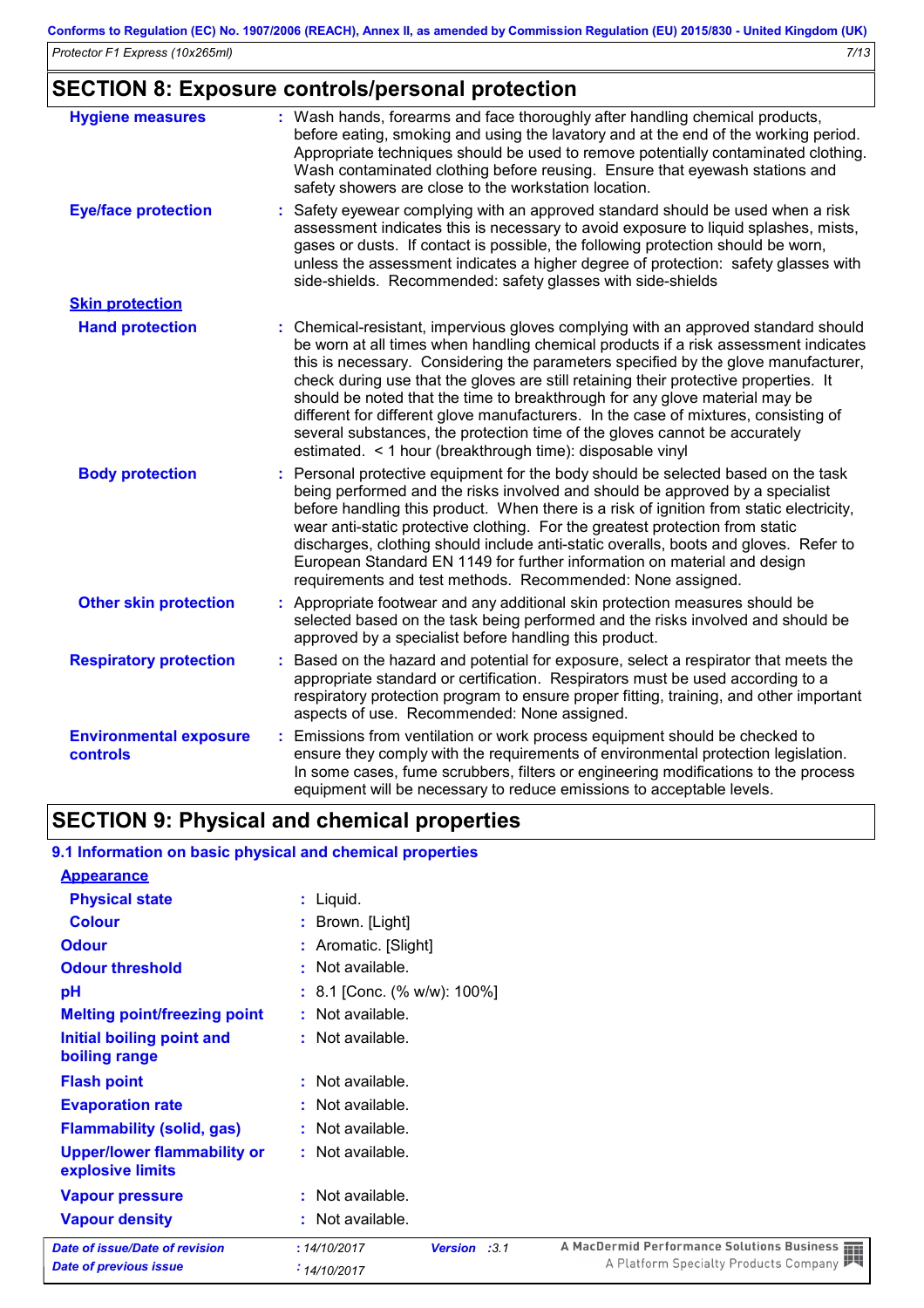# **SECTION 9: Physical and chemical properties**

| <b>Relative density</b>                                           | : $1.18$ g/cm <sup>3</sup> [20 $^{\circ}$ C]                           |
|-------------------------------------------------------------------|------------------------------------------------------------------------|
| <b>Solubility(ies)</b>                                            | : Easily soluble in the following materials: cold water and hot water. |
| <b>Partition coefficient: n-octanol/: Not available.</b><br>water |                                                                        |
| <b>Auto-ignition temperature</b>                                  | $:$ Not available.                                                     |
| <b>Decomposition temperature</b>                                  | $:$ Not available.                                                     |
| <b>Viscosity</b>                                                  | $:$ Not available.                                                     |
| <b>Explosive properties</b>                                       | $:$ Not available.                                                     |
| <b>Oxidising properties</b>                                       | $:$ Not available.                                                     |

### **9.2 Other information**

No additional information.

# **SECTION 10: Stability and reactivity**

| <b>10.1 Reactivity</b>                            | : No specific data.                                                                                       |
|---------------------------------------------------|-----------------------------------------------------------------------------------------------------------|
| <b>10.2 Chemical stability</b>                    | : The product is stable.                                                                                  |
| <b>10.3 Possibility of</b><br>hazardous reactions | : Under normal conditions of storage and use, hazardous reactions will not occur.                         |
| <b>10.4 Conditions to avoid</b>                   | : Avoid all possible sources of ignition (spark or flame).                                                |
| <b>10.5 Incompatible materials</b>                | See Section 10.1.<br>÷                                                                                    |
| <b>10.6 Hazardous</b><br>decomposition products   | : Under normal conditions of storage and use, hazardous decomposition products<br>should not be produced. |

### **SECTION 11: Toxicological information**

### **11.1 Information on toxicological effects**

**Acute toxicity**

| <b>Product/ingredient name</b> | <b>Result</b>                              | <b>Species</b> | <b>Dose</b>                           | <b>Exposure</b> |
|--------------------------------|--------------------------------------------|----------------|---------------------------------------|-----------------|
| butane<br>l benzotriazole      | <b>LC50 Inhalation Vapour</b><br>LD50 Oral | Rat<br>Rat     | 658000 mg/m <sup>3</sup><br>560 mg/kg | 4 hours         |
| <b>Conclusion/Summary</b>      | Not available.                             |                |                                       |                 |

**Acute toxicity estimates**

| Route | <b>ATE value</b> |
|-------|------------------|
| Oral  | 23855.8 mg/kg    |

### **Irritation/Corrosion**

| <b>Product/ingredient name</b> | <b>Result</b>               | <b>Species</b>         | <b>Score</b> | <b>Exposure</b>   | <b>Observation</b>                         |
|--------------------------------|-----------------------------|------------------------|--------------|-------------------|--------------------------------------------|
| benzotriazole                  | Eyes - Severe irritant      | Rabbit                 |              | 100<br>milligrams |                                            |
| <b>Conclusion/Summary</b>      | : Not available.            |                        |              |                   |                                            |
| <b>Sensitisation</b>           |                             |                        |              |                   |                                            |
| <b>Conclusion/Summary</b>      | $\therefore$ Not available. |                        |              |                   |                                            |
| <b>Mutagenicity</b>            |                             |                        |              |                   |                                            |
| <b>Conclusion/Summary</b>      | : Not available.            |                        |              |                   |                                            |
| <b>Carcinogenicity</b>         |                             |                        |              |                   |                                            |
| Date of issue/Date of revision | : 14/10/2017                | <b>Version</b><br>:3.1 |              |                   | A MacDermid Performance Solutions Business |
| <b>Date of previous issue</b>  | $\div$ 14/10/2017           |                        |              |                   | A Platform Specialty Products Company      |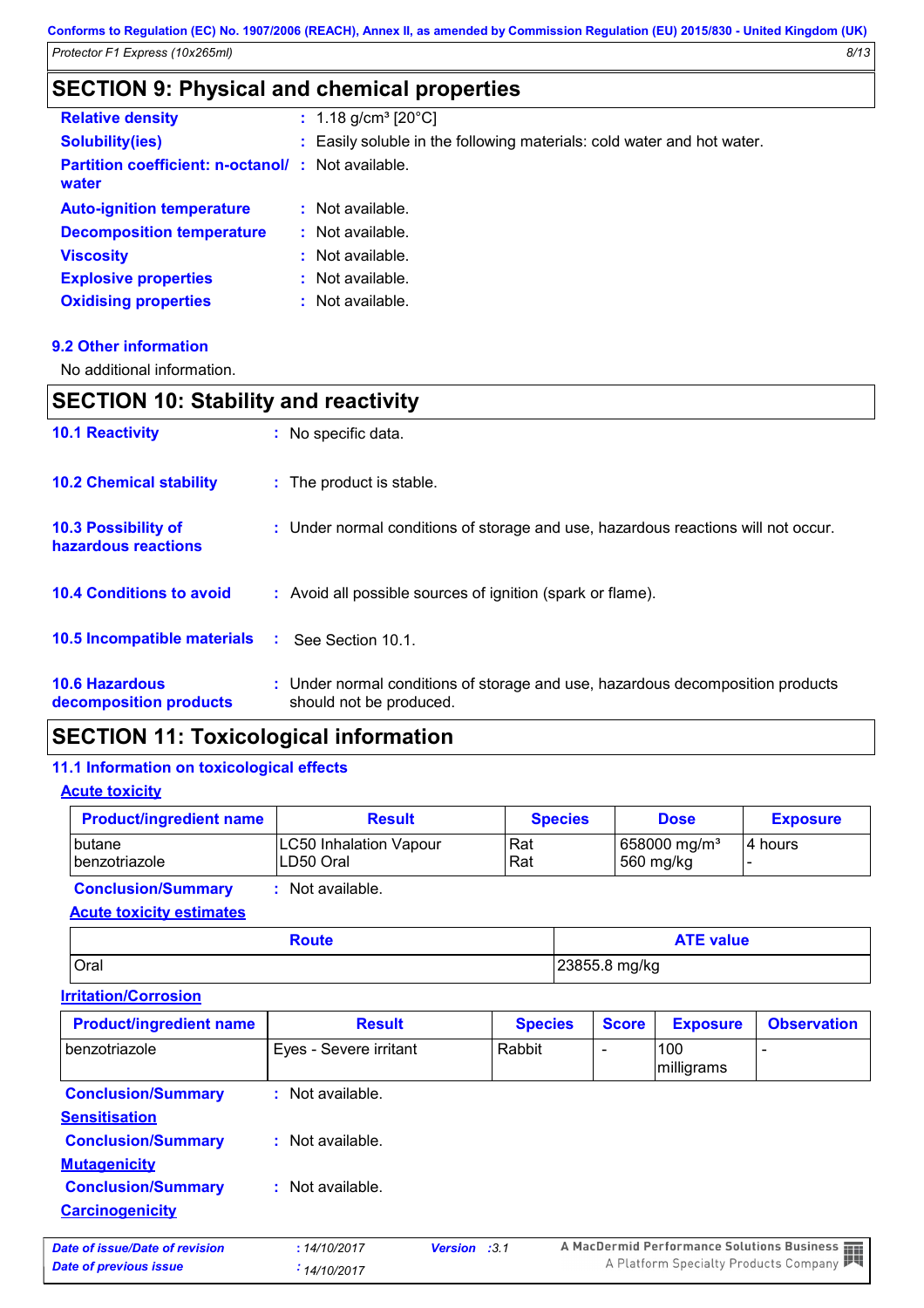| <b>SECTION 11: Toxicological information</b>              |                                                                                            |
|-----------------------------------------------------------|--------------------------------------------------------------------------------------------|
| <b>Conclusion/Summary</b>                                 | : Not available.                                                                           |
| <b>Reproductive toxicity</b>                              |                                                                                            |
| <b>Conclusion/Summary</b>                                 | : Not available.                                                                           |
| <b>Teratogenicity</b>                                     |                                                                                            |
| <b>Conclusion/Summary</b>                                 | : Not available.                                                                           |
| Specific target organ toxicity (single exposure)          |                                                                                            |
| Not available.                                            |                                                                                            |
| <b>Specific target organ toxicity (repeated exposure)</b> |                                                                                            |
| Not available.                                            |                                                                                            |
| <b>Aspiration hazard</b>                                  |                                                                                            |
| Not available.                                            |                                                                                            |
|                                                           |                                                                                            |
| <b>Information on likely routes : Not available.</b>      |                                                                                            |
| of exposure                                               |                                                                                            |
|                                                           | <b>Symptoms related to the physical, chemical and toxicological characteristics</b>        |
| <b>Eye contact</b>                                        | : No specific data.                                                                        |
| <b>Inhalation</b>                                         | : No specific data.                                                                        |
| <b>Skin contact</b>                                       | : No specific data.                                                                        |
| <b>Ingestion</b>                                          | : No specific data.                                                                        |
|                                                           | Delayed and immediate effects as well as chronic effects from short and long-term exposure |
| <b>Short term exposure</b>                                |                                                                                            |
| <b>Potential immediate</b>                                | : Not available.                                                                           |
| effects                                                   |                                                                                            |
| <b>Potential delayed effects</b>                          | : Not available.                                                                           |
| <b>Long term exposure</b>                                 |                                                                                            |
| <b>Potential immediate</b>                                | : Not available.                                                                           |
| effects                                                   |                                                                                            |
| <b>Potential delayed effects</b>                          | : Not available.                                                                           |
| <b>Potential chronic health effects</b>                   |                                                                                            |
| Not available.                                            |                                                                                            |
| <b>Conclusion/Summary</b>                                 | : Not available.                                                                           |
| <b>General</b>                                            | No known significant effects or critical hazards.                                          |
| <b>Carcinogenicity</b>                                    | : No known significant effects or critical hazards.                                        |
| <b>Mutagenicity</b>                                       | No known significant effects or critical hazards.                                          |
| <b>Teratogenicity</b>                                     | : No known significant effects or critical hazards.                                        |
| <b>Developmental effects</b>                              | No known significant effects or critical hazards.                                          |
| <b>Fertility effects</b>                                  | : No known significant effects or critical hazards.                                        |
| <b>Other information</b>                                  | : Not available.                                                                           |
| <b>SECTION 12: Ecological information</b>                 |                                                                                            |
| <b>12.1 Toxicity</b>                                      |                                                                                            |
| <b>Conclusion/Summary</b>                                 | : Not available.                                                                           |
|                                                           |                                                                                            |

**Conclusion/Summary :** Not available.

*Date of issue/Date of revision* **:** *14/10/2017 Date of previous issue : 14/10/2017* *Version :3.1*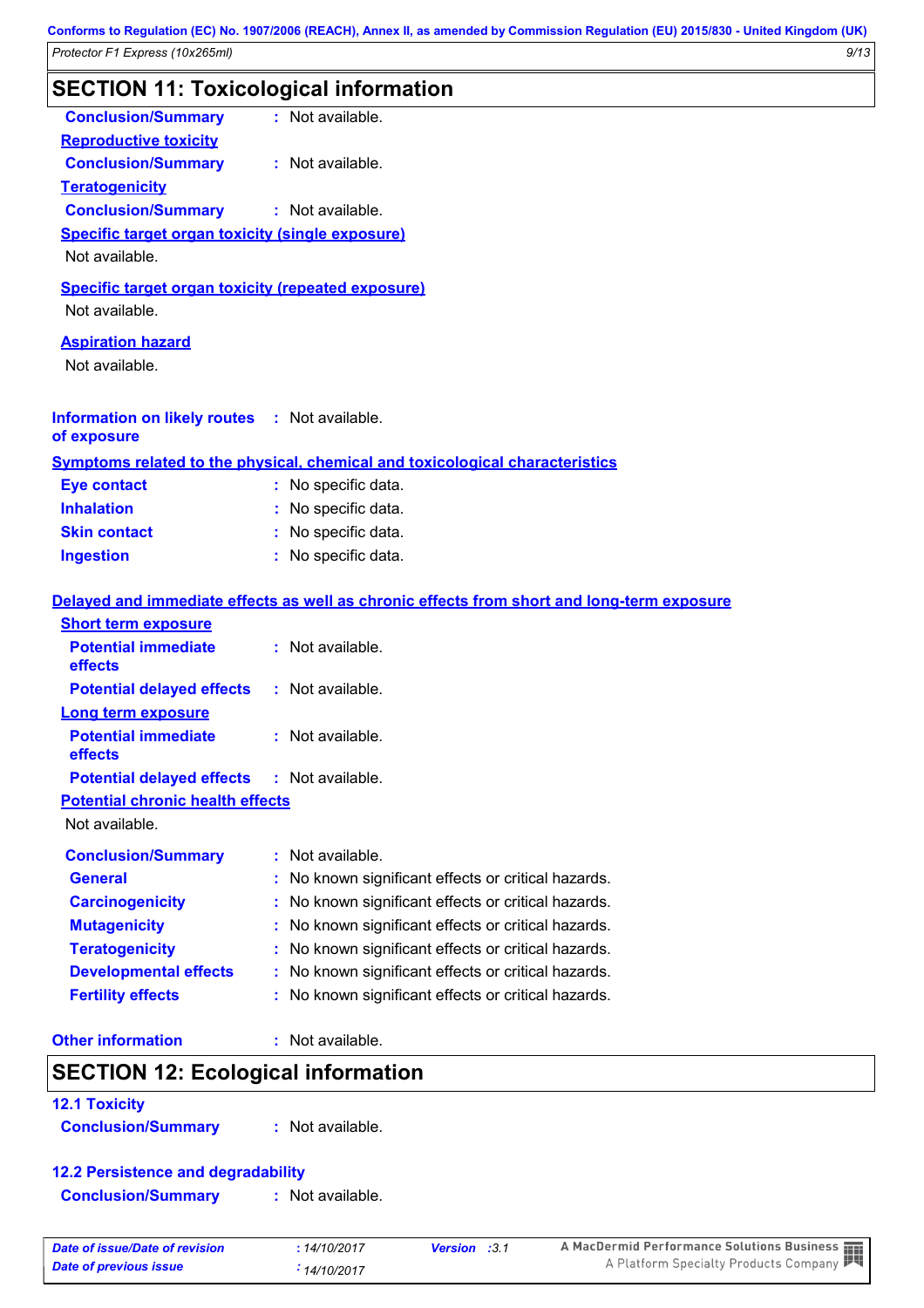# **SECTION 12: Ecological information**

### **12.3 Bioaccumulative potential**

| <b>Product/ingredient name</b> | $LogP_{ow}$ | <b>BCF</b> | <b>Potential</b> |
|--------------------------------|-------------|------------|------------------|
| propane                        | . 09        |            | llow             |
| butane                         | 2.89        |            | low              |
| benzotriazole                  | . 44        |            | low              |

| <b>12.4 Mobility in soil</b>                            |                  |
|---------------------------------------------------------|------------------|
| <b>Soil/water partition</b><br><b>coefficient (Koc)</b> | : Not available. |
| <b>Mobility</b>                                         | : Not available. |
| <b>12.5 Results of PBT and vPvB assessment</b>          |                  |
|                                                         | ملطمم الممرط ملل |

| <b>PBT</b>  | : Not applicable. |
|-------------|-------------------|
| <b>vPvB</b> | : Not applicable. |

**12.6 Other adverse effects** : No known significant effects or critical hazards.

### **SECTION 13: Disposal considerations**

The information in this section contains generic advice and guidance. The list of Identified Uses in Section 1 should be consulted for any available use-specific information provided in the Exposure Scenario(s).

#### **13.1 Waste treatment methods**

| <b>Product</b>             |                                                                                                                                                                                                                                                                                                                                                                                                                                                                                                                                                      |
|----------------------------|------------------------------------------------------------------------------------------------------------------------------------------------------------------------------------------------------------------------------------------------------------------------------------------------------------------------------------------------------------------------------------------------------------------------------------------------------------------------------------------------------------------------------------------------------|
| <b>Methods of disposal</b> | : The generation of waste should be avoided or minimised wherever possible.<br>Disposal of this product, solutions and any by-products should at all times comply<br>with the requirements of environmental protection and waste disposal legislation<br>and any regional local authority requirements. Dispose of surplus and non-<br>recyclable products via a licensed waste disposal contractor. Waste should not be<br>disposed of untreated to the sewer unless fully compliant with the requirements of<br>all authorities with jurisdiction. |
| <b>Hazardous waste</b>     | Within the present knowledge of the supplier, this product is not regarded as<br>hazardous waste, as defined by EU Directive 2008/98/EC.                                                                                                                                                                                                                                                                                                                                                                                                             |

### **European waste catalogue (EWC)**

| <b>Waste code</b>          | <b>Waste designation</b>                                                                                                                                                                                                                                                                                                                     |  |  |
|----------------------------|----------------------------------------------------------------------------------------------------------------------------------------------------------------------------------------------------------------------------------------------------------------------------------------------------------------------------------------------|--|--|
| 16 03 06                   | organic wastes other than those mentioned in 16 03 05                                                                                                                                                                                                                                                                                        |  |  |
| <b>Packaging</b>           |                                                                                                                                                                                                                                                                                                                                              |  |  |
| <b>Methods of disposal</b> | : The generation of waste should be avoided or minimised wherever possible. Waste<br>packaging should be recycled. Incineration or landfill should only be considered<br>when recycling is not feasible.                                                                                                                                     |  |  |
| <b>Special precautions</b> | : This material and its container must be disposed of in a safe way. Care should be<br>taken when handling emptied containers that have not been cleaned or rinsed out.<br>Empty containers or liners may retain some product residues. Avoid dispersal of<br>spilt material and runoff and contact with soil, waterways, drains and sewers. |  |  |

# **SECTION 14: Transport information**

|                                | <b>ADR/RID</b>               | <b>IMDG</b>                  | <b>IATA</b>                                |
|--------------------------------|------------------------------|------------------------------|--------------------------------------------|
| 14.1 UN number                 | 1950                         | 1950                         | 1950                                       |
| 14.2 UN proper                 | Aerosols, flammable (butane, | Aerosols, flammable (butane, | Aerosols, flammable (butane,               |
| shipping name                  | propane)                     | propane)                     | propane)                                   |
| Date of issue/Date of revision | :14/10/2017                  | <b>Version</b> :3.1          | A MacDermid Performance Solutions Business |
| <b>Date of previous issue</b>  | $\cdot$ 14/10/2017           |                              | A Platform Specialty Products Company      |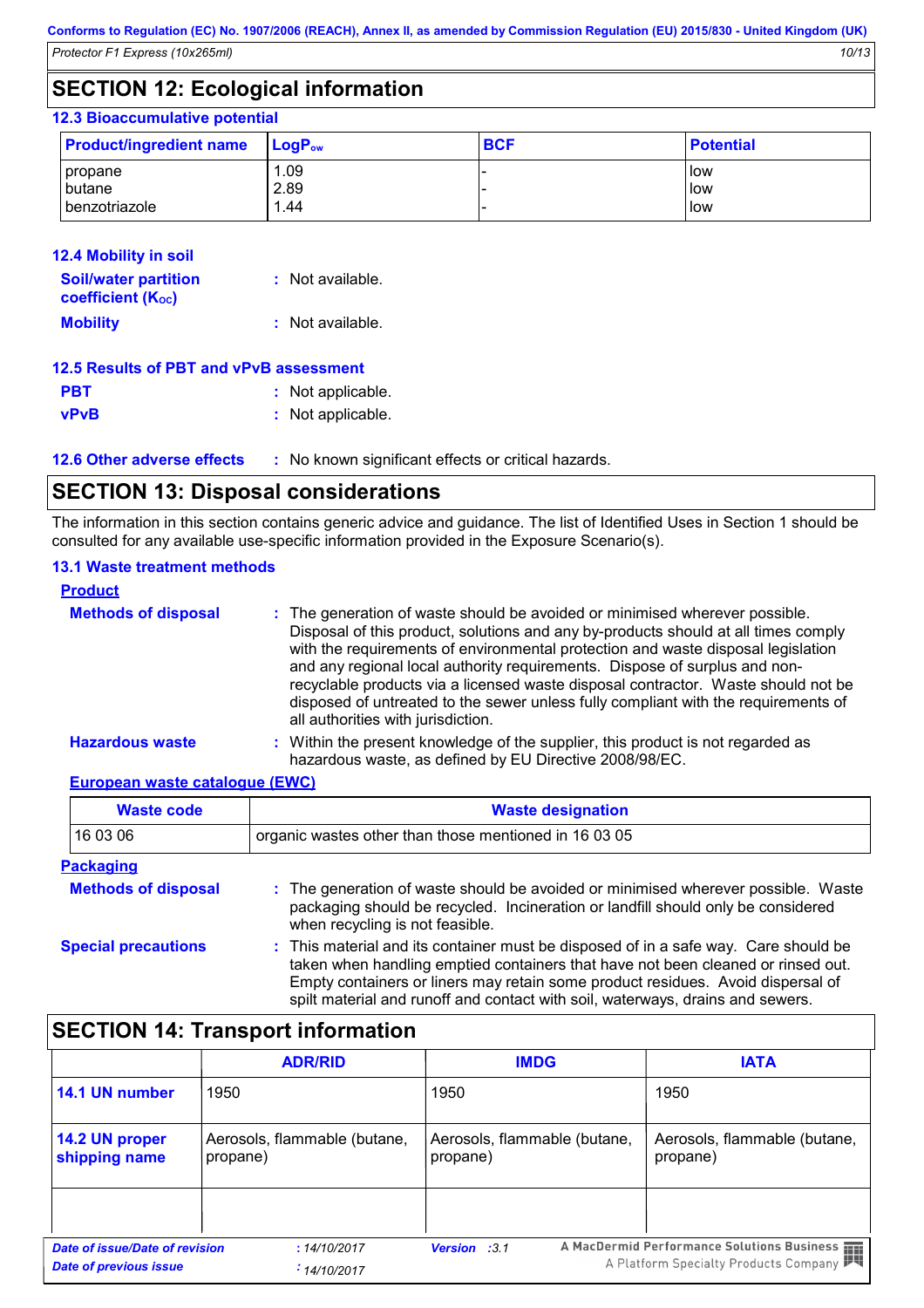| <b>SECTION 14: Transport information</b>       |                                                      |                                                 |                                                                                                                                          |
|------------------------------------------------|------------------------------------------------------|-------------------------------------------------|------------------------------------------------------------------------------------------------------------------------------------------|
| <b>14.3 Transport</b><br>hazard class(es)      | $\overline{2}$                                       | 2.1                                             | 2.1                                                                                                                                      |
| 14.4 Packing<br>group                          |                                                      |                                                 |                                                                                                                                          |
| 14.5<br><b>Environmental</b><br><b>hazards</b> | No.                                                  | No.<br>Not a pollutant.                         | No.                                                                                                                                      |
| <b>Additional</b><br>information               | Tunnel code<br>D<br><b>Classification code</b><br>5F | <b>Emergency schedules</b><br>(EmS)<br>F-D, S-U | <b>Passenger and Cargo</b><br><b>Aircraft</b> Quantity limitation:<br>30 kg<br><b>Cargo Aircraft Only</b><br>Quantity limitation: 150 kg |

```
user
```
**14.6 Special precautions for : Transport within user's premises: always transport in closed containers that are** upright and secure. Ensure that persons transporting the product know what to do in the event of an accident or spillage.

**14.7 Transport in bulk according to Annex II of Marpol and the IBC Code** : Not available.

### **SECTION 15: Regulatory information**

**15.1 Safety, health and environmental regulations/legislation specific for the substance or mixture EU Regulation (EC) No. 1907/2006 (REACH)**

**Annex XIV - List of substances subject to authorisation**

### **Annex XIV**

None of the components are listed.

### **Substances of very high concern**

None of the components are listed.

**Annex XVII - Restrictions : Not applicable. on the manufacture, placing on the market and use of certain dangerous substances, mixtures and articles**

### **Other EU regulations**

**Europe inventory :** Not determined.

**Ozone depleting substances (1005/2009/EU)**

Not listed.

### **Prior Informed Consent (PIC) (649/2012/EU)**

Not listed.

**Aerosol dispensers :**



Extremely flammable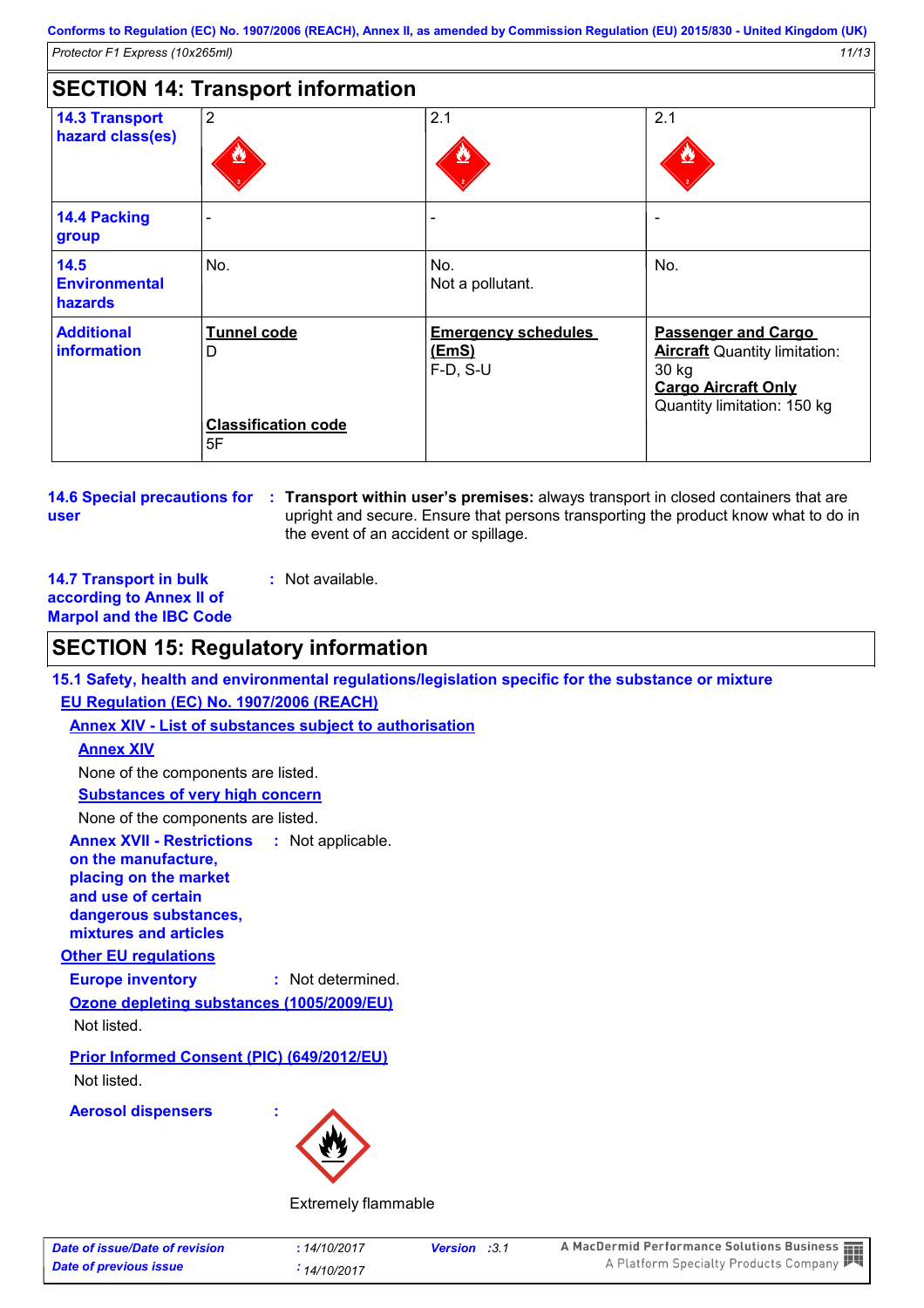# **SECTION 15: Regulatory information**

### **Seveso Directive (2012/18/EU)**

This product is controlled under the Seveso Directive.

### **Danger criteria**

| <b>Category</b>                                                            | Notification and MAPP Safety report<br><b>Ithreshold</b> | threshold |
|----------------------------------------------------------------------------|----------------------------------------------------------|-----------|
| P3a: Flammable aerosols containing flammable gases or<br>flammable liquids | 150                                                      | 500       |

#### **National regulations**

| <b>Product/ingredient name</b> | <b>List name</b>                                         | <b>Name on list</b> | <b>Classification</b> | <b>Notes</b> |
|--------------------------------|----------------------------------------------------------|---------------------|-----------------------|--------------|
| <b>butane</b>                  | UK Occupational<br><b>Exposure Limits EH40</b><br>'- WEL | <b>Ibutane</b>      | Carc.                 |              |

#### **International regulations**

### **Stockholm Convention on Persistent Organic Pollutants (850/2004)** Not listed.

| <b>International lists</b>                | Mixture                                                                                                     |
|-------------------------------------------|-------------------------------------------------------------------------------------------------------------|
| <b>National inventory</b>                 |                                                                                                             |
| <b>Australia</b>                          | : All components are listed or exempted.                                                                    |
| <b>Canada</b>                             | : All components are listed or exempted.                                                                    |
| <b>China</b>                              | : All components are listed or exempted.                                                                    |
| <b>Japan</b>                              | : Japan inventory (ENCS): All components are listed or exempted.<br>Japan inventory (ISHL): Not determined. |
| <b>Malaysia</b>                           | : Not determined.                                                                                           |
| <b>New Zealand</b>                        | : All components are listed or exempted.                                                                    |
| <b>Philippines</b>                        | : All components are listed or exempted.                                                                    |
| <b>Republic of Korea</b>                  | : All components are listed or exempted.                                                                    |
| <b>Taiwan</b>                             | : All components are listed or exempted.                                                                    |
| <b>Turkey</b>                             | : Not determined.                                                                                           |
| <b>United States</b>                      | : All components are listed or exempted.                                                                    |
| <b>15.2 Chemical safety</b><br>assessment | : This product contains substances for which Chemical Safety Assessments are still<br>required.             |

# **SECTION 16: Other information**

 $\nabla$  Indicates information that has changed from previously issued version.

| <b>Abbreviations and</b><br>acronyms | $\therefore$ ATE = Acute Toxicity Estimate<br>CLP = Classification, Labelling and Packaging Regulation [Regulation (EC) No.<br>1272/2008] |
|--------------------------------------|-------------------------------------------------------------------------------------------------------------------------------------------|
|                                      | DMEL = Derived Minimal Effect Level                                                                                                       |
|                                      | DNEL = Derived No Effect Level                                                                                                            |
|                                      | EUH statement = CLP-specific Hazard statement                                                                                             |
|                                      | PBT = Persistent, Bioaccumulative and Toxic                                                                                               |
|                                      | PNEC = Predicted No Effect Concentration                                                                                                  |
|                                      | <b>RRN = REACH Registration Number</b>                                                                                                    |
|                                      | vPvB = Very Persistent and Very Bioaccumulative                                                                                           |

### **Procedure used to derive the classification according to Regulation (EC) No. 1272/2008 [CLP/GHS]**

| <b>Classification</b>   | <b>Justification</b> |  |
|-------------------------|----------------------|--|
| Aerosol 1, H222, H229   | Expert judgment      |  |
| Aquatic Chronic 3, H412 | Calculation method   |  |

*Date of issue/Date of revision* **:** *14/10/2017 Date of previous issue : 14/10/2017*

*Version :3.1*

A MacDermid Performance Solutions Business **Solutions Business A Platform Specialty Products Company Platform Specialty Products Company Platform**